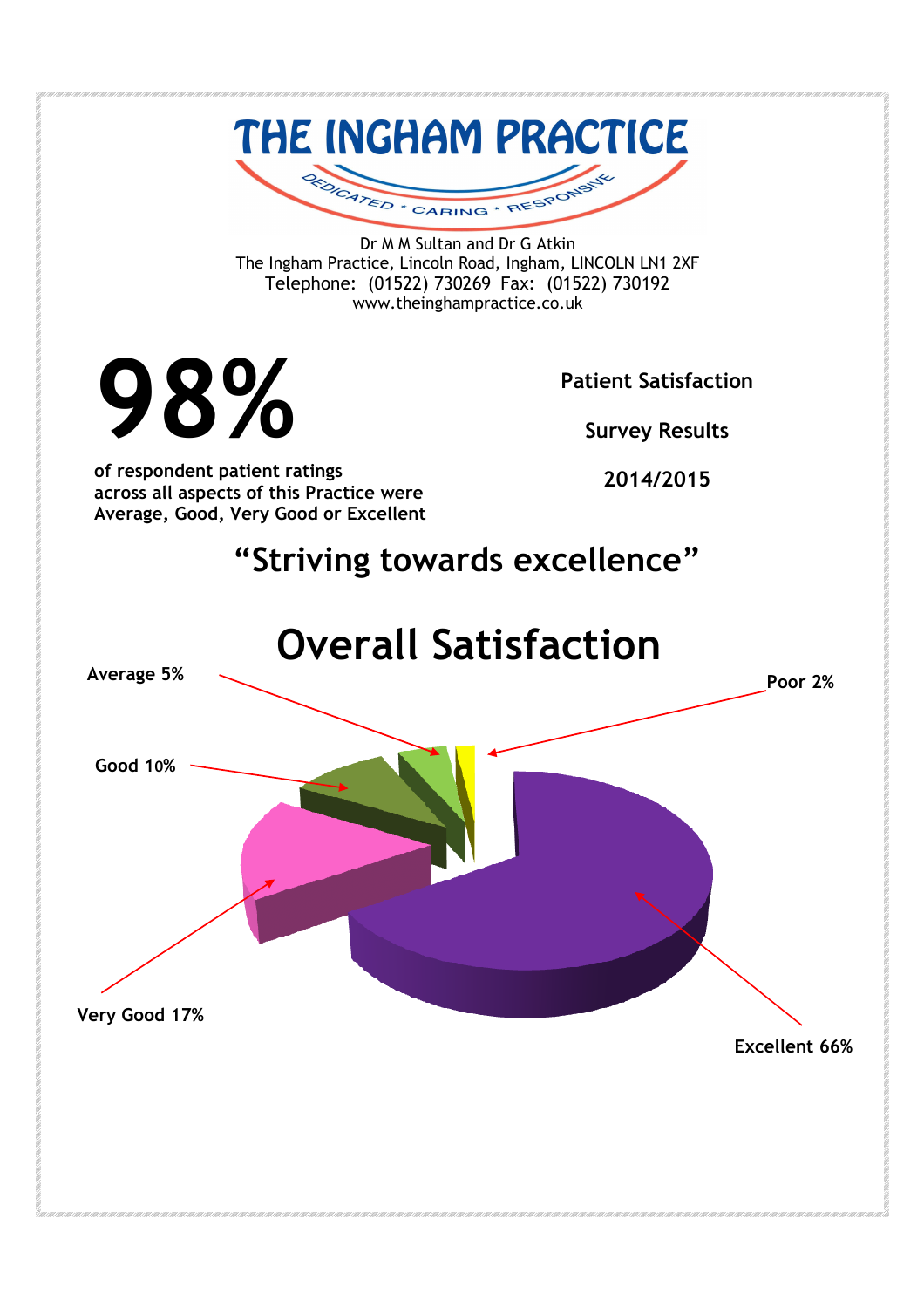# **CONTENTS**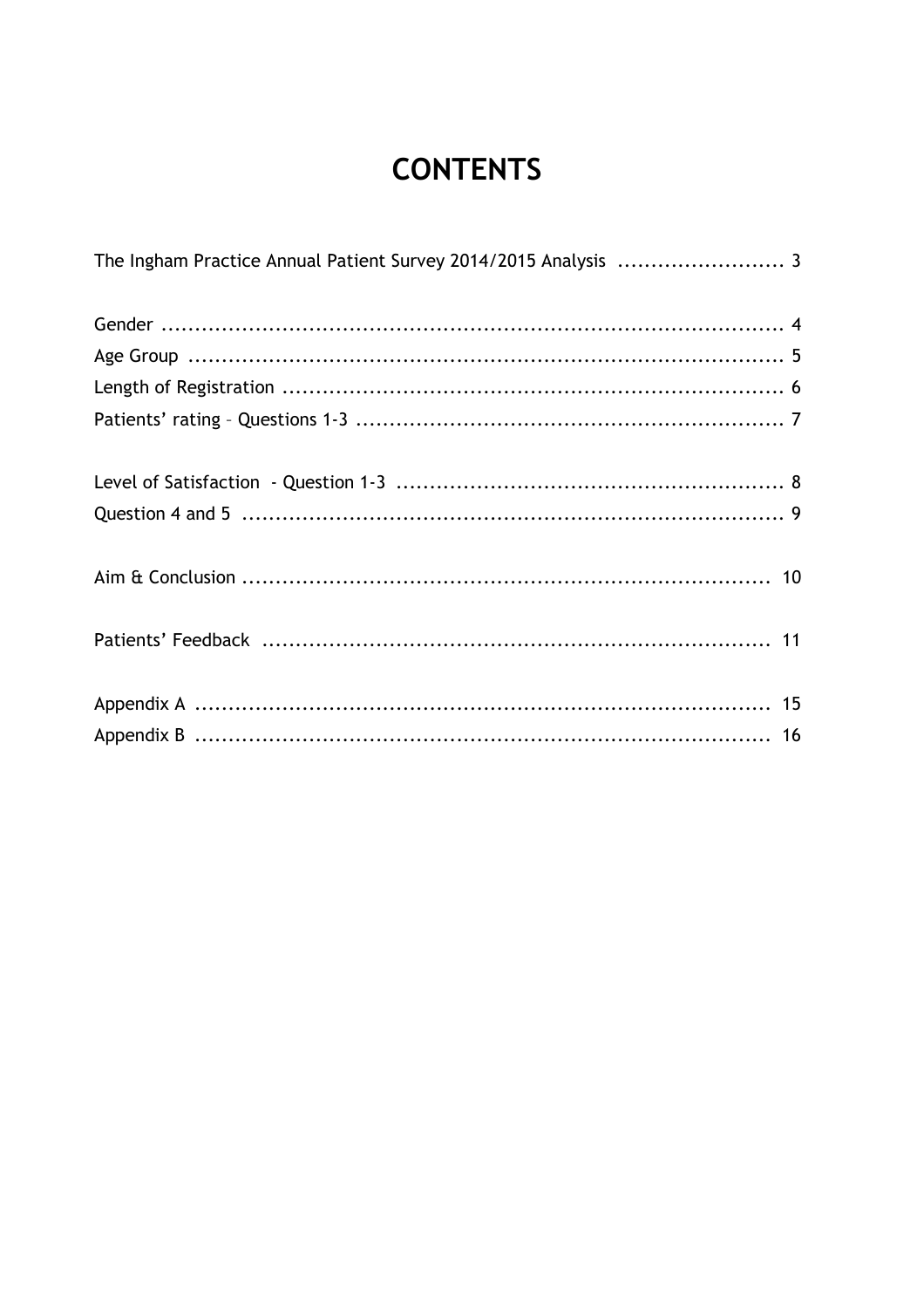

Dr M M Sultan and Dr G Atkin The Ingham Practice, Lincoln Road, Ingham, LINCOLN LN1 2XF Telephone: (01522) 730269 Fax: (01522) 730192 www.theinghampractice.co.uk

### The Ingham Practice Annual Patient Survey 2014/2015 Analysis

Practice List Size 3400

Total Number of Questionnaires Provided 130

Total Number of Surveys Returned 126 (97%)

Total Number of Surveys Not Returned 4 (3%)

Completed on 3 October 2014

Questionnaires Provided 130

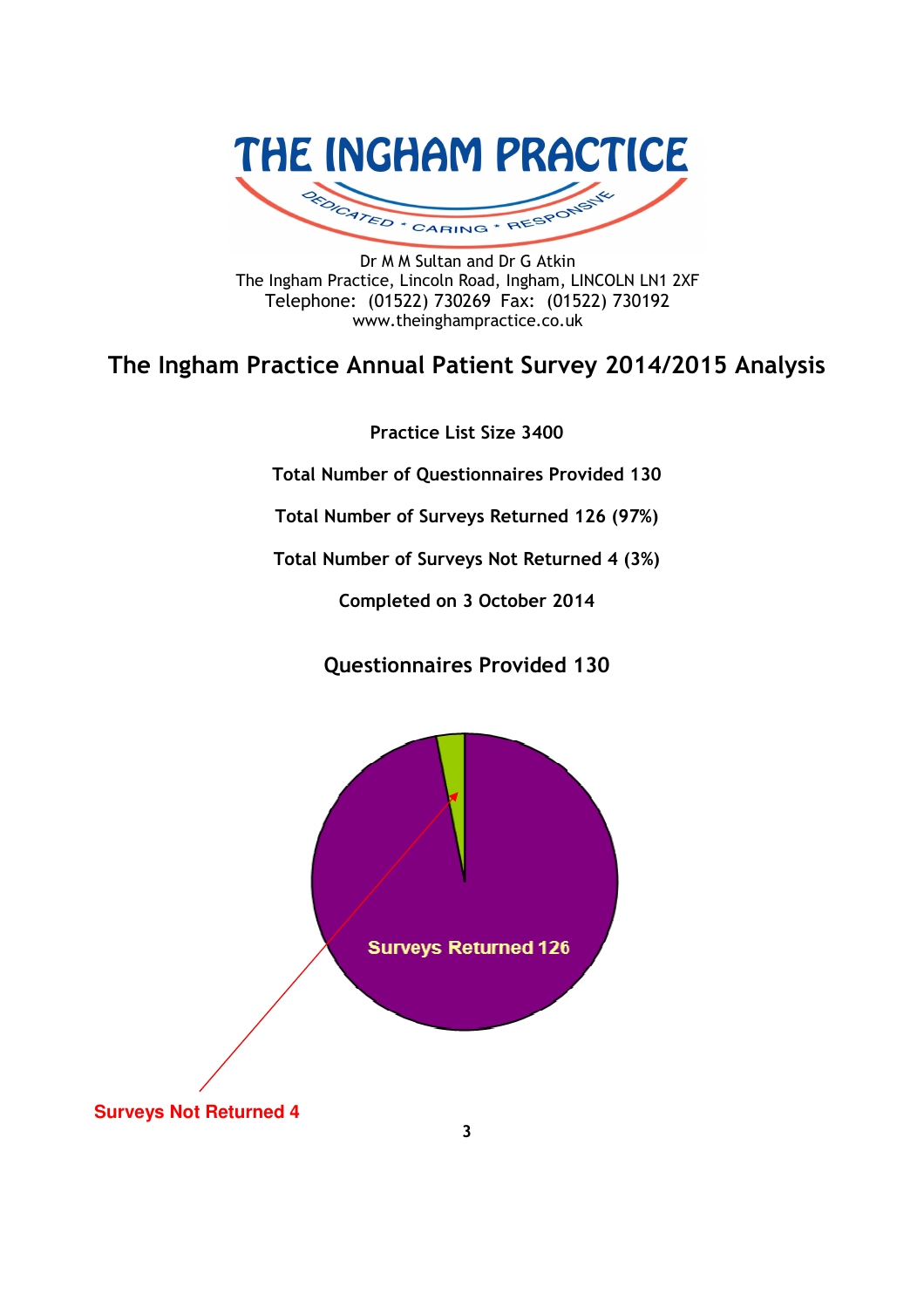### Gender of Questionnaire Respondents

| Male   | 54 | 43% |
|--------|----|-----|
| Female |    | 57% |



## Gender of Practice Population

| Male   | 1738 | 51% |
|--------|------|-----|
| Female | 1680 | 49% |

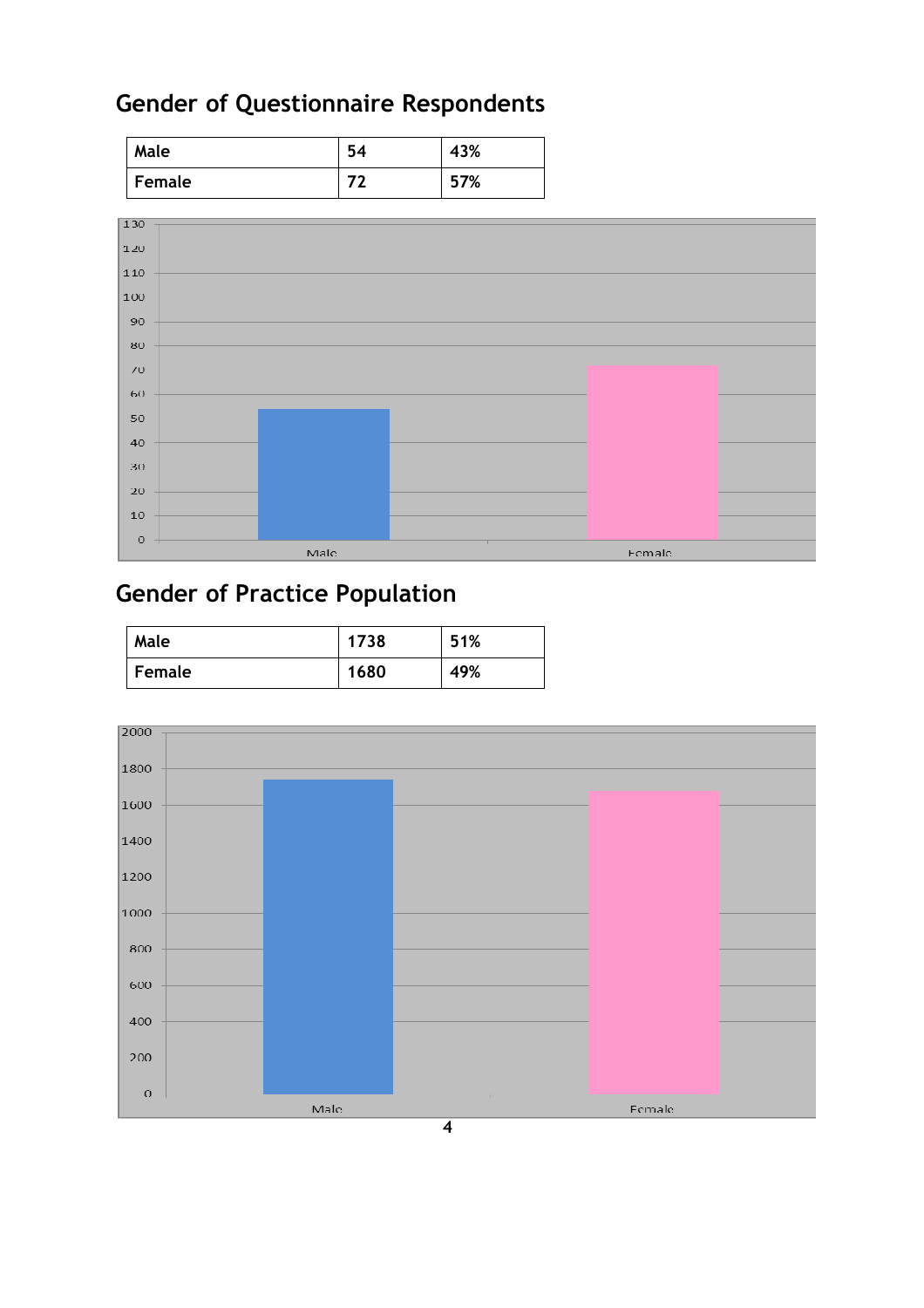## Respondent Age Groups

| <b>Teens</b> | 20s | 30 <sub>s</sub> | 40s | 50s | 60s | <b>70s</b> | 80 and<br>over | <b>Not</b><br>specified | <b>Total</b> |
|--------------|-----|-----------------|-----|-----|-----|------------|----------------|-------------------------|--------------|
|              |     | 14              | າ - |     | 23  | 18         |                |                         |              |



## Practice Current Population

| <b>Teens</b> | 20s | 30 <sub>s</sub> | 40s | 50s | 60s | <b>70s</b> | 80 and<br>over | <b>Total</b> |
|--------------|-----|-----------------|-----|-----|-----|------------|----------------|--------------|
| 782          | 332 | 336             | 539 | 561 | 456 | 287        | 125            | 3418         |





## Age Group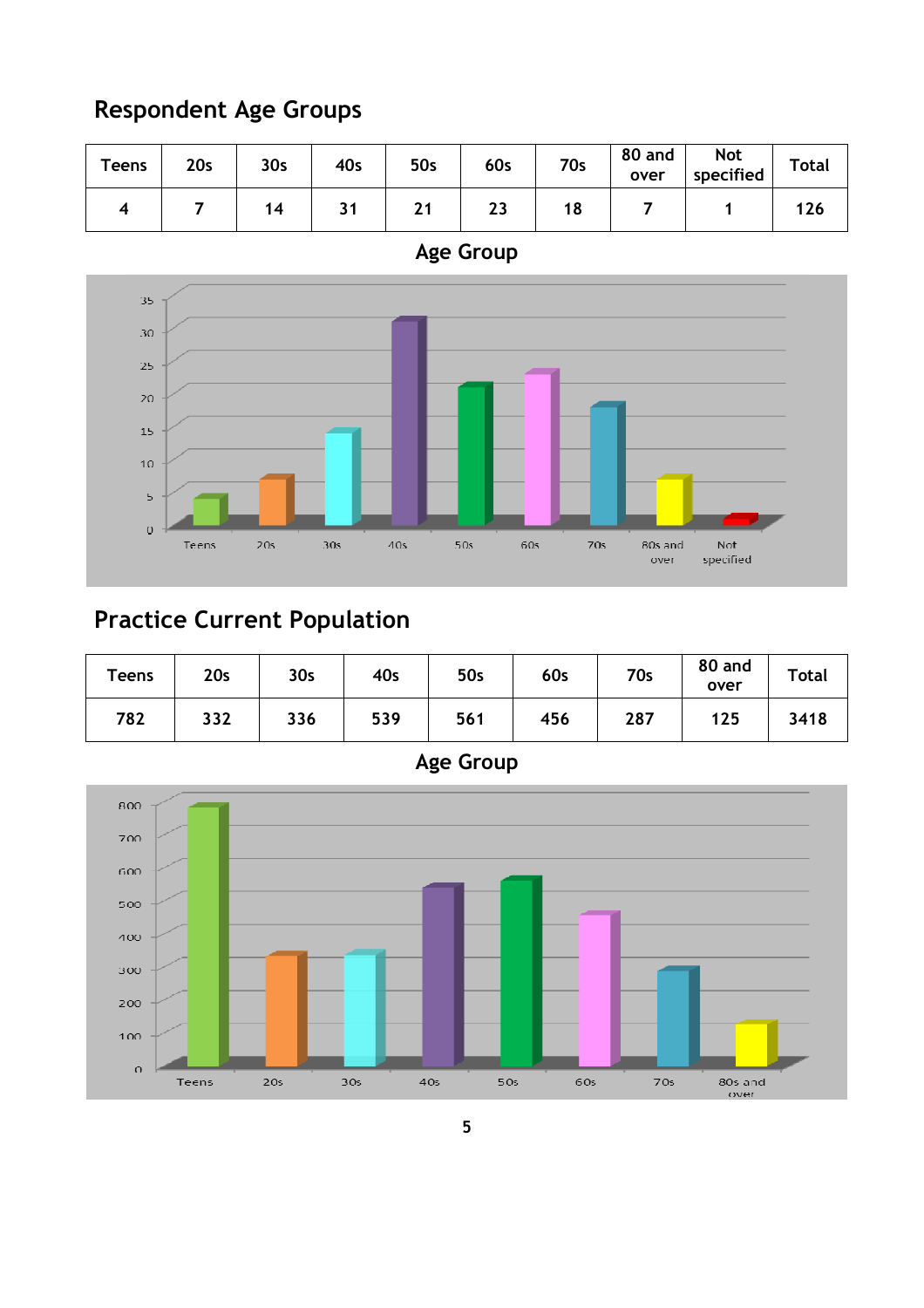

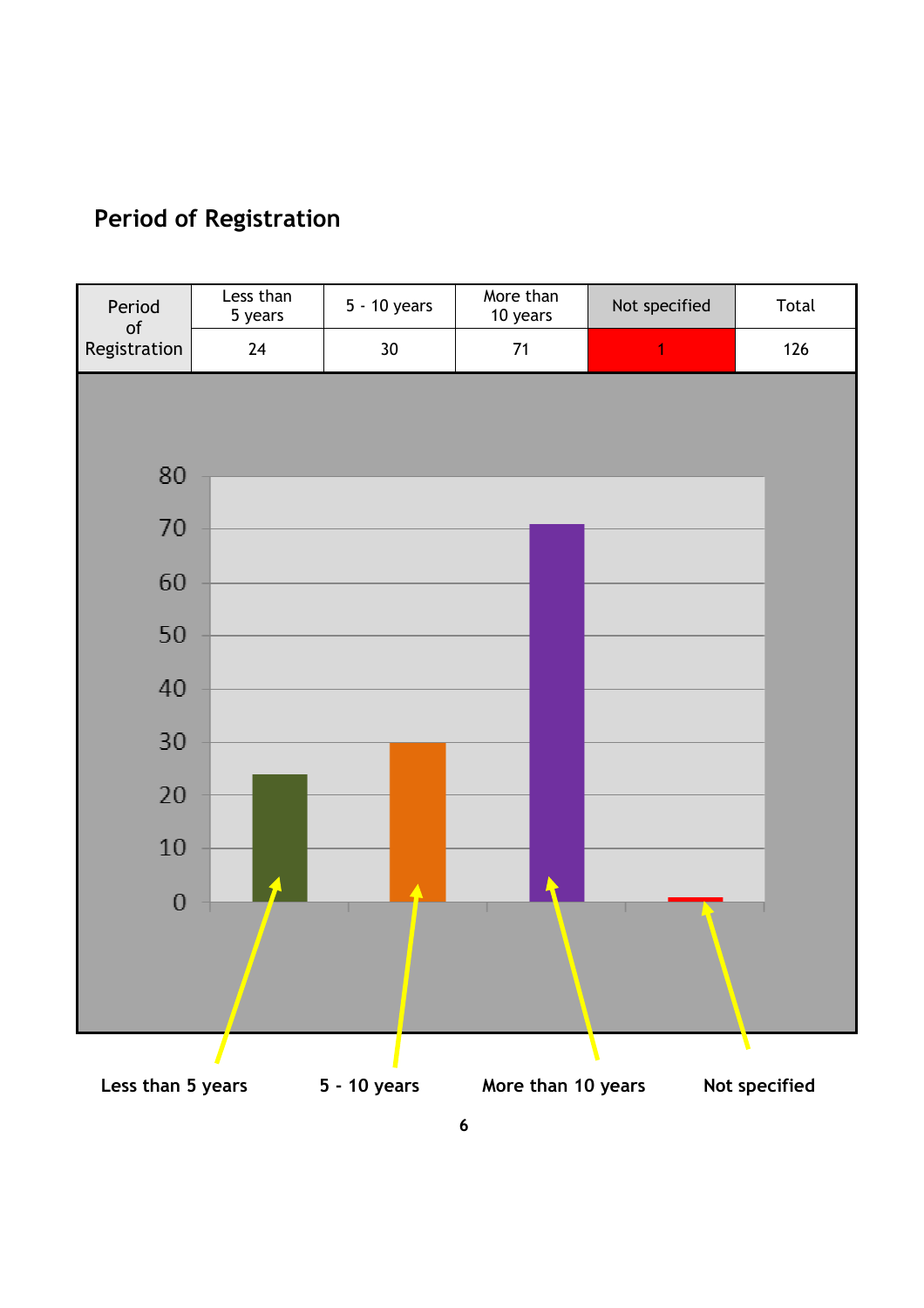Level of Satisfaction - Excellent/Very Good/Good/Average 98% (2014 – 2015)

Q1 At your most recent visit to the Practice were you treated with respect and consideration by the GPs and staff?

|                       | <b>Excellent</b><br>Very<br>Good<br>Good<br>Average | Poor | Sub<br>Total | Service<br>Not Used | <b>No</b><br>Answer | <b>Total</b> |
|-----------------------|-----------------------------------------------------|------|--------------|---------------------|---------------------|--------------|
| GP                    | 117                                                 |      | 117          | 3                   | 6                   | 126          |
| <b>Practice Nurse</b> | 104                                                 |      | 104          | 14                  | 8                   | 126          |
| Reception             | 119                                                 |      | 119          |                     | 7                   | 126          |
| Dispensary            | 111                                                 |      | 111          | 7                   | 8                   | 126          |

#### Q2 How do you rate the current opening hours of the Practice?

|                      | Excellent<br>Very<br>Good<br>Good<br>Average | Poor | Sub<br><b>Total</b> | Service<br>Not Used | <b>No</b><br>Answer | <b>Total</b> |
|----------------------|----------------------------------------------|------|---------------------|---------------------|---------------------|--------------|
| <b>Opening Hours</b> | 121                                          |      | 121                 |                     | 5                   | 126          |

#### Q3 How easy is it to make an appointment in advance with the following healthcare professionals?

|                       | <b>Excellent</b><br>Very<br>Good<br>Good<br>Average | Poor | Sub<br><b>Total</b> | Service<br>Not Used | <b>No</b><br>Answer | Total |
|-----------------------|-----------------------------------------------------|------|---------------------|---------------------|---------------------|-------|
| GP                    | 109                                                 | 12   | 121                 |                     |                     | 126   |
| <b>Practice Nurse</b> | 104                                                 | າ    | 106                 | 8                   | 12                  | 126   |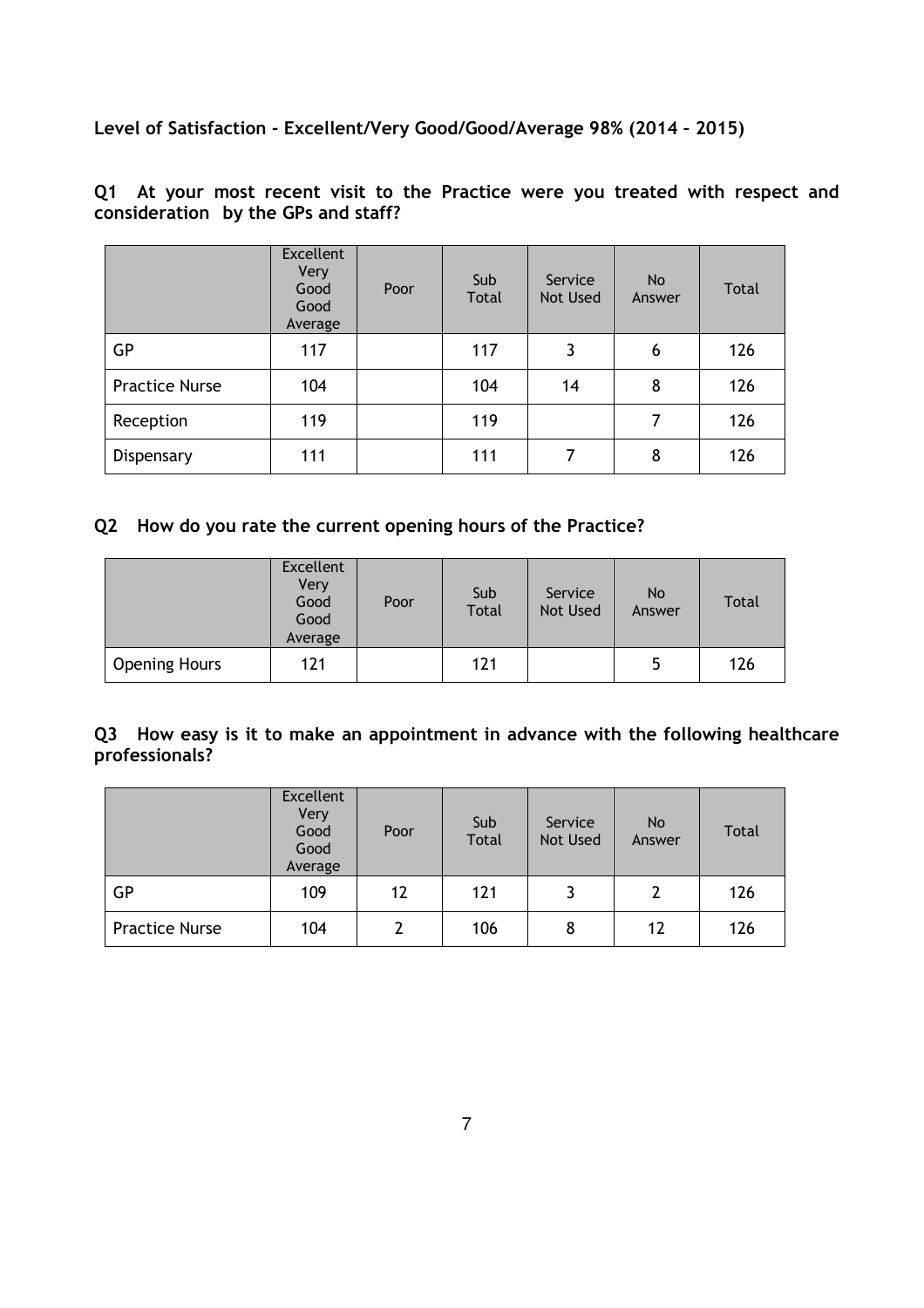### **Patients' rating (2014/2015)**

### **Questions 1-3**

| <b>Question</b>                                                                                                                   | <b>Excellent</b>                                                  | <b>Very Good</b> | Good | Average | Poor         | <b>Sub</b><br>Total | <b>Service</b><br><b>Not Used</b> | <b>No</b><br><b>Answer</b> | <b>Total</b> |  |
|-----------------------------------------------------------------------------------------------------------------------------------|-------------------------------------------------------------------|------------------|------|---------|--------------|---------------------|-----------------------------------|----------------------------|--------------|--|
| At your most recent visit to the Practice were you treated with respect and consideration by the GPs and staff?<br>Q <sub>1</sub> |                                                                   |                  |      |         |              |                     |                                   |                            |              |  |
| <b>GP</b>                                                                                                                         | 98                                                                | 14               | 3    | 2       |              | 117                 | 3                                 | 6                          | 126          |  |
| <b>Practice Nurse</b>                                                                                                             | 89                                                                | 14               |      |         |              | 104                 | 14                                | 8                          | 126          |  |
| Reception                                                                                                                         | 102                                                               | 15               | 2    |         |              | 119                 |                                   |                            | 126          |  |
| Dispensary                                                                                                                        | 85                                                                | 17               | 9    |         |              | 111                 | 7                                 | 8                          | 126          |  |
| Q2                                                                                                                                | Are you satisfied with the current opening hours of the Practice? |                  |      |         |              |                     |                                   |                            |              |  |
| <b>Opening Hours</b>                                                                                                              | 61                                                                | 30               | 23   |         |              | 121                 |                                   | 5                          | 126          |  |
| Q <sub>3</sub><br>How easy is it to make an appointment in advance with the following healthcare professionals?                   |                                                                   |                  |      |         |              |                     |                                   |                            |              |  |
| <b>GP</b>                                                                                                                         | 43                                                                | 21               | 25   | 20      | 12           | 121                 | 3                                 | 2                          | 126          |  |
| <b>Practice Nurse</b>                                                                                                             | 50                                                                | 23               | 24   |         | $\mathbf{2}$ | 106                 | 8                                 | 12                         | 126          |  |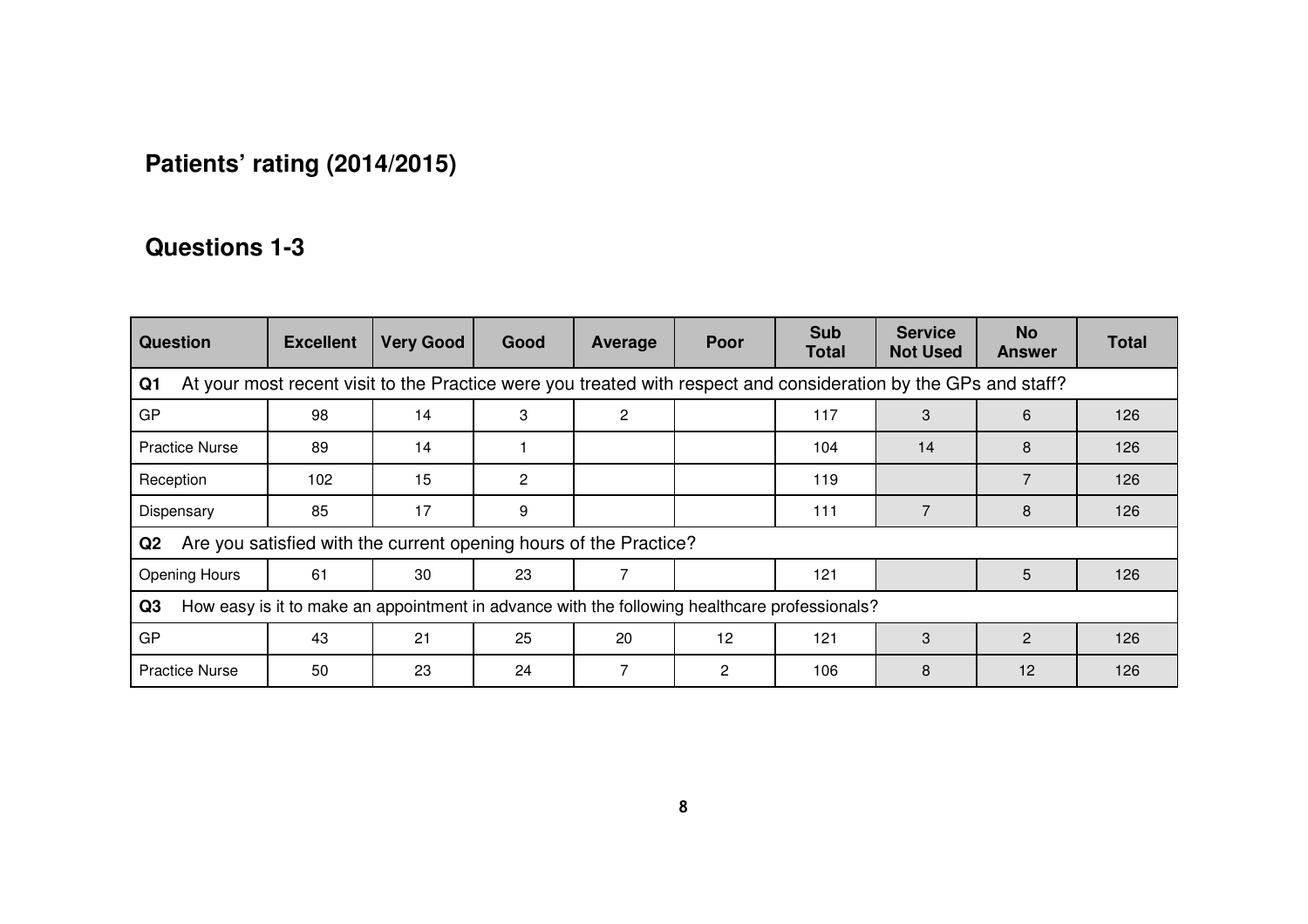#### Question 4

Are you aware of the following additional services provided at the Surgery even if you do not use them?

| <b>Services</b>                        | Number of Patients<br>answered yes |
|----------------------------------------|------------------------------------|
| Dispensary                             | 121                                |
| <b>Cryotherapy Clinic</b>              | 17                                 |
| Minor Surgery                          | 96                                 |
| NHS Health Check                       | 73                                 |
| <b>Physiotherapy Clinic</b>            | 47                                 |
| Chlamydia Screening                    | 23                                 |
| <b>Family Planning Services</b>        | 44                                 |
| Pulmonary Rehabilitation Review (COPD) | 15                                 |

#### Question 5

We would like you to think about your recent experience of our service.

How likely are you to recommend our GP practice to friends and family if they needed similar care of treatment?

| <b>Services</b>             | <b>Number of Patients</b> |
|-----------------------------|---------------------------|
| <b>Extremely likely</b>     | 81                        |
| Likely                      | 35                        |
| Neither likely nor unlikely | 6                         |
| Unlikely                    |                           |
| Extremely unlikely          |                           |
| Do not know                 |                           |
| No Answer                   | 2                         |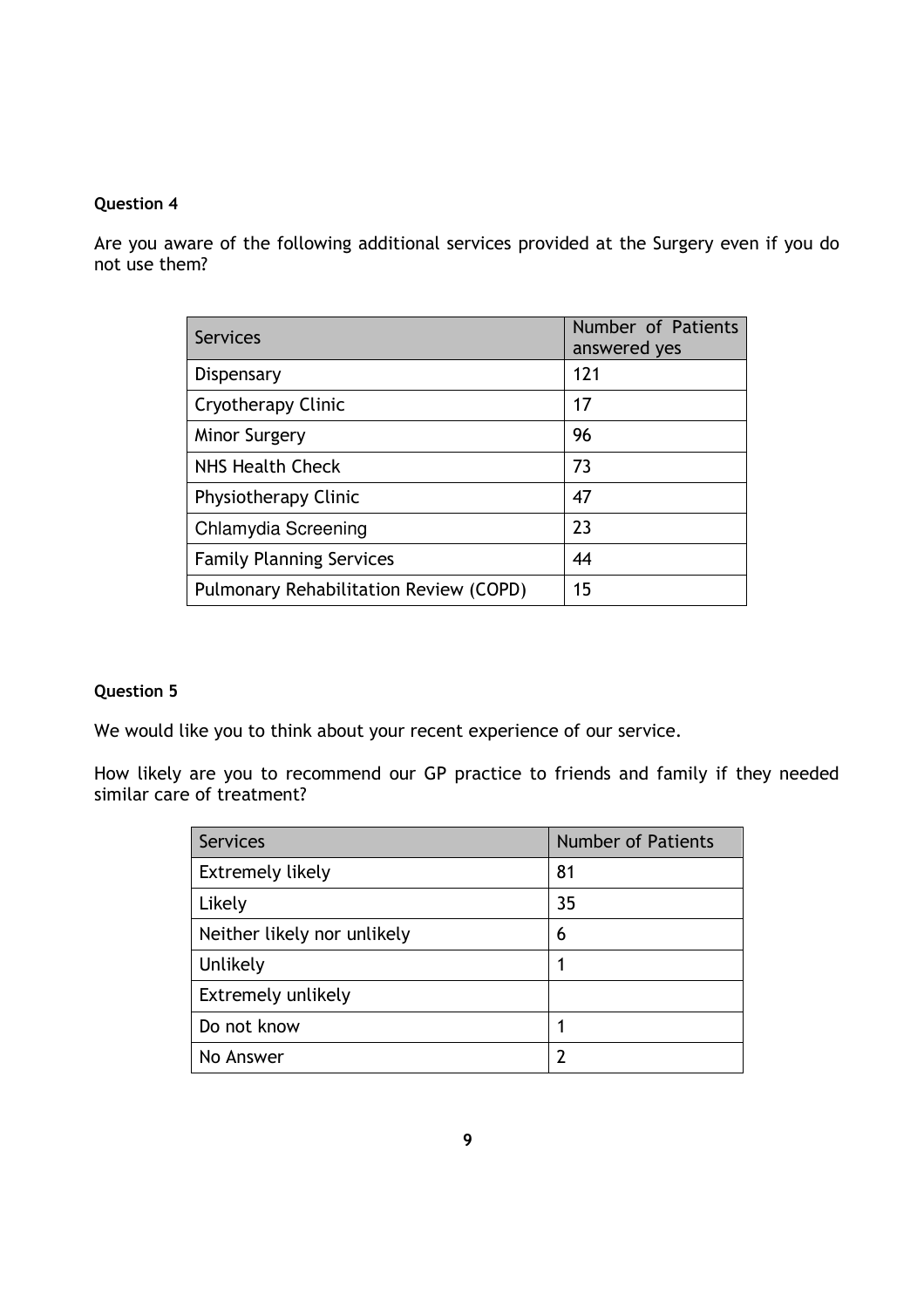

Dr M M Sultan and Dr G Atkin The Ingham Practice, Lincoln Road, Ingham, LINCOLN LN1 2XF Telephone: (01522) 730269 Fax: (01522) 730192 www.theinghampractice.co.uk

#### Aim

The aim of this survey is to evaluate patients' satisfaction and feedback in order to improve the level of care provided to all service users.

#### We have noticed:

Twelve patients were not happy with the arrangements for advanced booking of a doctor's appointment and two patients for advanced booking of a nurse's appointment and therefore gave a low score. The Practice operates an open morning clinic to maximize patients' access to a GP every day.

#### Conclusion

The Ingham Practice continues to provide a highly professional, convenient and patient friendly service which is greatly appreciated by all patients. This is supported by the level of satisfaction shown in this survey, patients' feedback and their complimentary comments.

We are very pleased with our survey outcome, the results of which are reflected in the 2013/2014 NHS England Patient Experience Of Care Survey.

Three results highlighted by the NHS survey are:

| <b>Overall Patient Experience 97.63%</b> | (National Average 86.2%)  |
|------------------------------------------|---------------------------|
| Getting through by phone 96.07%          | (National Average 76.88%) |
| Making an appointment 94.68%             | (National Average 77.33%) |

We are delighted with these results and strive to maintain high levels of service and patient centred care.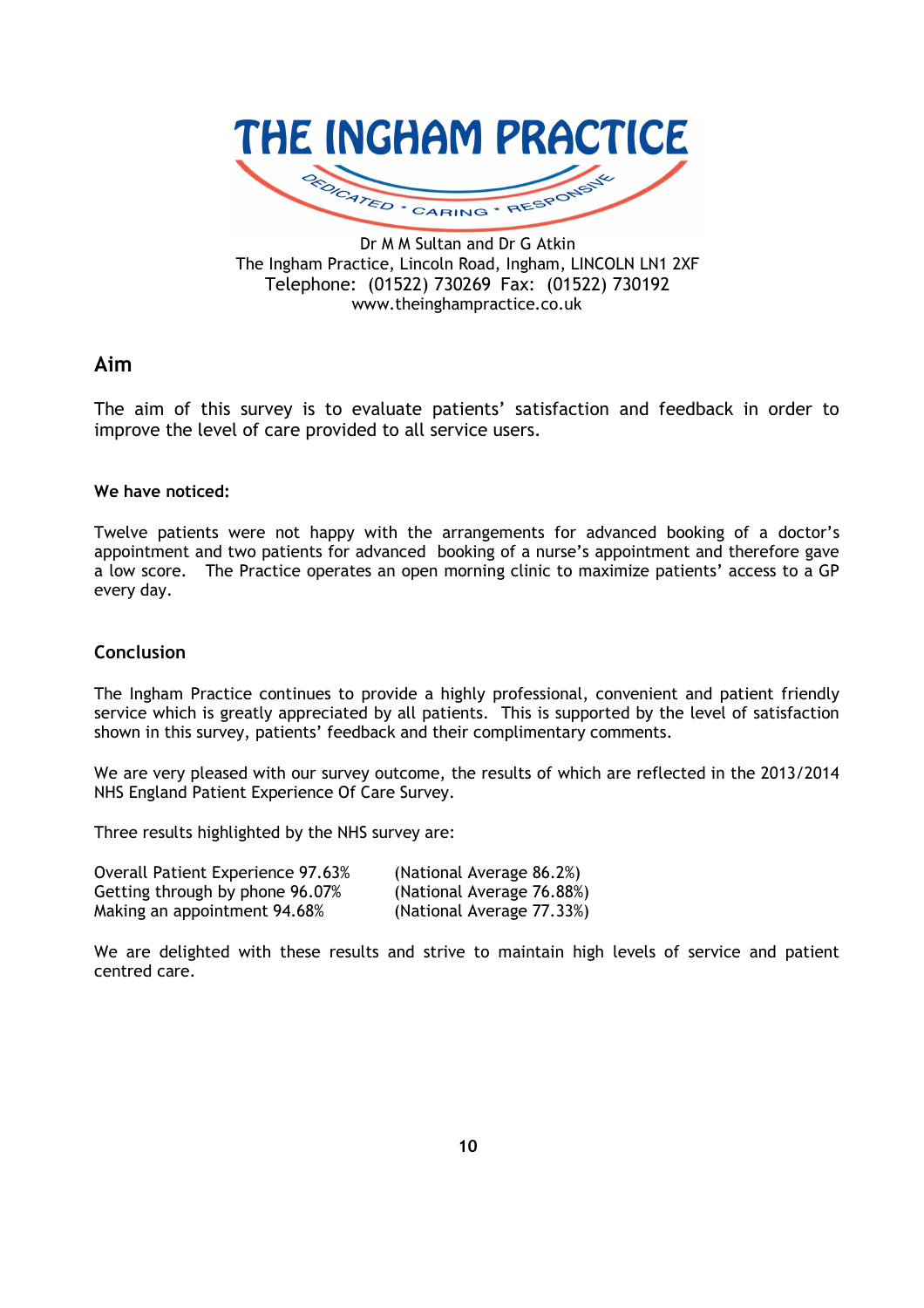#### PATIENT COMMENTS AND SUGGESTIONS

#### ANNUAL PATIENT SURVEY 2014/2015

1 I have been a patient at the Practice for about 15 years, have gone through three pregnancies and numerous visits.

> Dr Sultan and his staff are a credit to the NHS and I cannot speak highly enough of them. A truly 5 star service which is very much appreciated.

Thank you!

- 2 My partner has recently asked to make an apt. to have asthma check this week (w/c  $29<sup>th</sup>$ ) but told no, as is flu jab week. Explained he works away all week as HGV driver and this is week off but still told no. Now have to wait till Xmas in his next holiday to have it. Not good enough in my view. Needs an urgent review.
- 3 Poor timescale from initial visit to GP and any follow up. Had to chase Practice to get any information.
- 4 I appreciate the open surgery service and feel this is a good idea. However on my most recent attempt to get a GP appt, a two week wait means that my husband's only option to see a GP is to take time off work. Health must take priority in all of our lives. However, men in particular find health services difficult to reach and are reluctant to prioritise health over professional commitments.

I wish to add that all of my family have received excellent care from the practice and all staff within it. Many thanks.

- 5 Some of the dispensary women are rude and snappy.
- 6 It can take a long time to get an appointment to see a doctor especially when seeking a follow-up appointment to investigation.
- 7 Could not ask for more.
- 8 Excellent surgery. Reception staff always friendly and helpful. Ease of appointment booking.
- 9 Re-training for the member of staff with a bad attitude (Dispensary). She is negative and always finds a problem with everything! All other staff and doctors/nurses are excellent.
- 10 I find it very difficult to book appointment when needed. I always have to wait a couple of weeks before I can see a doctor which is not very helpful especially as I have an autoimmune illness.

Also I find I just get to know a doctor and they get to understand my illness and then they leave the Practice.

Apart from that, I have always found the doctors and nurses very good and willing to do more than needed.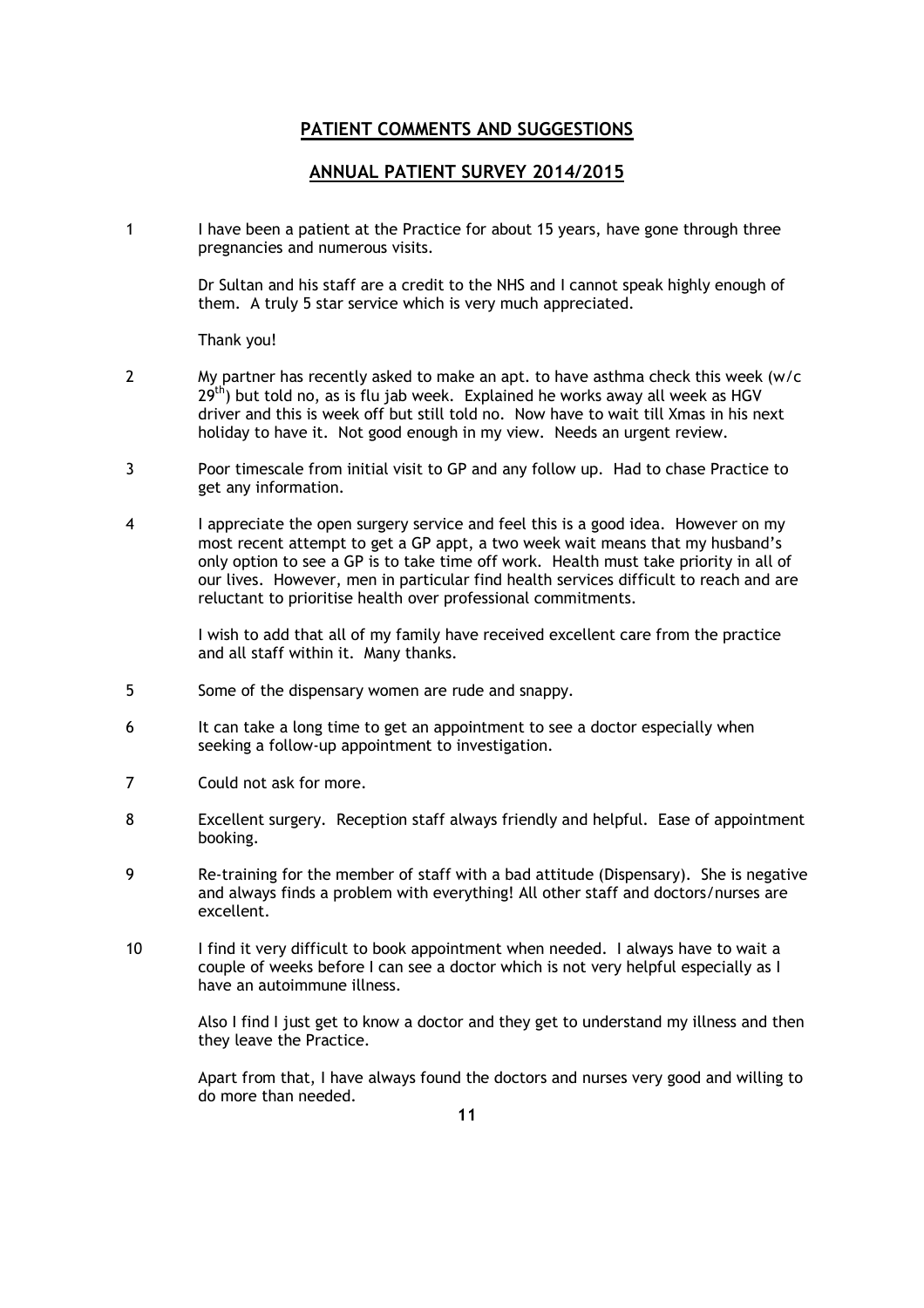- 11 Find that it can be a long wait for GP appointment sometimes.
- 12 I find the staff in all areas of the surgery very polite and helpful as we as being informative. I would strongly recommend the Practice.
- 13 I have attended this surgery for over 30 years and I have no specific criticism. All services are open to improvement and if this is kept in mind, it will continue to be a good facility.
- 14 New to the Practice. So far find them to be very helpful and friendly.
- 15 My only comment would be that open surgery would be first appointment to those who need to get to work.
- 16 Would like more bookable appointments. Often have to wait more than a week to get a booked appointment.
- 17 My family and friends who all use this Practice find it almost impossible to book an appointment to see a GP inside the following 14 days. It is of little use when you believe you are genuinely ill to be told you cannot see a doctor for a fortnight. It is unacceptable and wrong.
- 18 Walk in surgery needs to be quicker. Waiting 2 hours is an abomination.
- 19 Would be nice for an additional late evening.
- 20 It would be useful to have a Saturday open surgery.
- 21 Morning surgery sometimes long wait.
- 22 Appointment at 3 pm now 3.40 and still waiting NOT GOOD!
- 23 It is sometimes hard to get to open surgery and this makes it hard as you can't get an appointment for week to see a doctor.
- 24 Have an appointment, still wait hours.
- 25 I do feel that as a working person the wait to see a doctor at open surgery is too long – I have sat for 3 hours last week just to get an antibiotic.
- 26 Issue of time take to see a doctor at morning surgery but alternatively it can be a long wait if you book an appointment. I was recently told I could not have an appointment for just under 2 weeks.
- 27 Improve the communication with GPs. Too many referrals are made where the GP could have dealt with by the GP saving the patient a great deal of time and worry – if only they had time ……
- 28 2 doctors on at all times.
- 29 As a long distance lorry driver being anywhere in country from Mon-Fri, I have great difficulty being able to make appointments. A Saturday surgery would be helpful.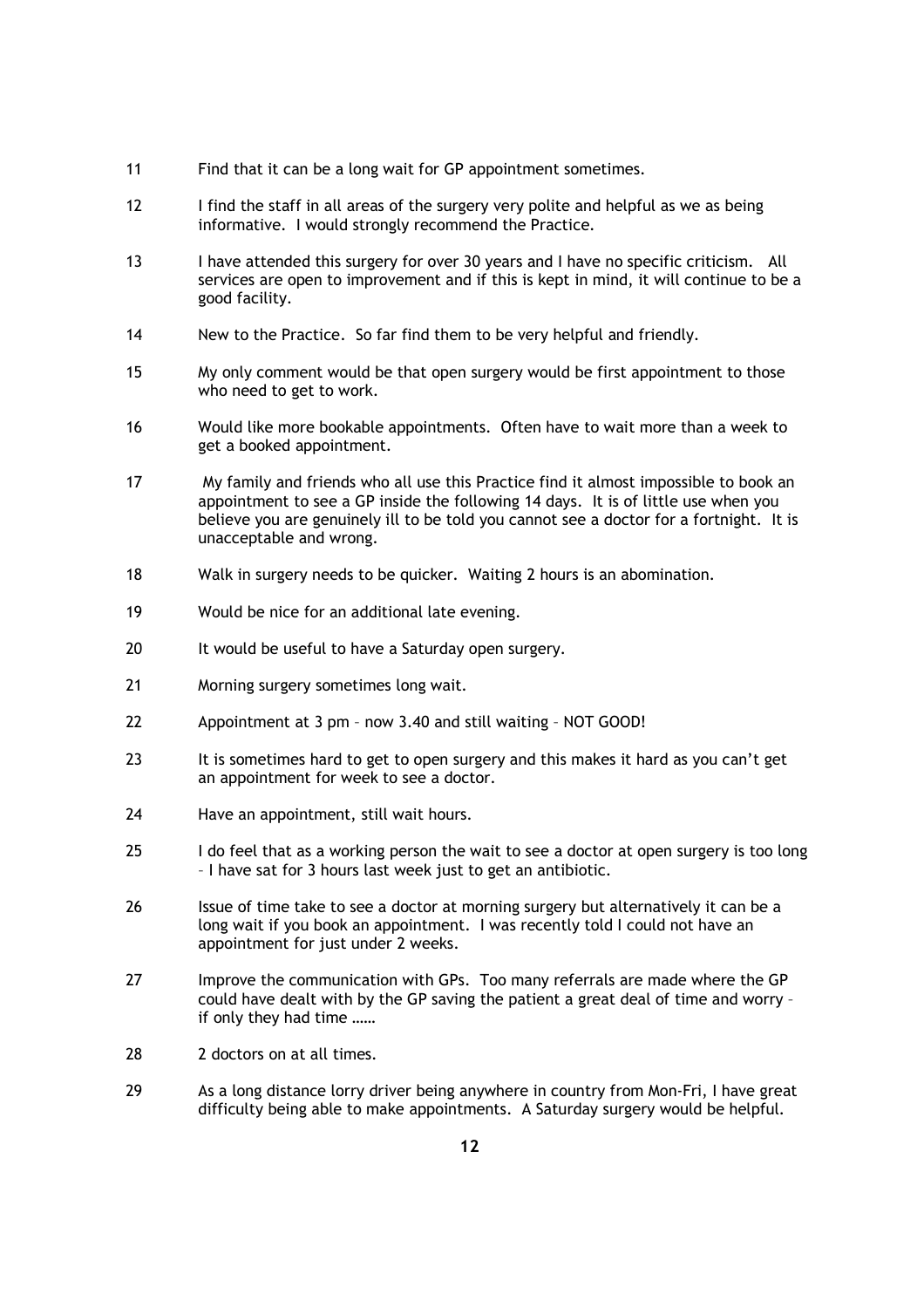- 30 I appreciate the wait for appointments with certain GP's and sometimes with the practice nurse. However, I'm sure if it was urgent it would be treated as such. Overall I'm very satisfied with the Ingham Practice.
- 31 Staff are very friendly and offer very good assistance.

100% satisfied with service.

- 32 When you need to see your GP, NOT A LOCUM, it is almost impossible.
- 33 I seek medical advice rarely. I have good health. When I do need to see the doctor I don't need emergency appointments. I can usually wait a couple of days. However, I can never find a free appointment and have to attend the open surgery. I'm usually sat for over an hour. I'm here at 7.30 am and face a long wait again. It's surely not the best use of your service or my time.
- 34 The service is very good. All doctors excellent. I do miss Dr Sonia who used to be here.
- 35 Very difficult to book an appointment, therefore use morning surgery for nonemergency.
- 36 Very happy with all staff at this practice.
- 37 It is hard to get an appointment in advance.
- 38 I just want to say that Ingham Practice has been my doctors since birth except for a year or two then came back because no other place has the friendly and family and personal care that Ingham provides. Thank you.
- 39 Long waiting times even with appointment.
- 40 We are, as a family, so lucky to have Ingham Practice as our doctors. Over the years we have needed different support and have always received nothing but excellent care. I have also had elderly parents staying who have needed a doctor and Dr Sultan has come out to see them without question. I would hate to think I had to change doctors if we were to move!
- 41 I find it fairly difficult to make a doctor's appointment in advance without a long wait. It may be an idea to open later one evening.
- 42 Standing outside in the cold for open surgery not ideal for maybe  $\frac{1}{2}$  hour!
- 43 We need somewhere to put repeat prescriptions out of hours.
- 44 The care provided by all members of the Practice for my family and I has been of the highest quality.
- 45 Very happy with this surgery, easy to attend.
- 46 It would be nice to have more than one doctor on in the mornings.

Perhaps there should be some policy that means very young children aren't kept waiting more than an hour.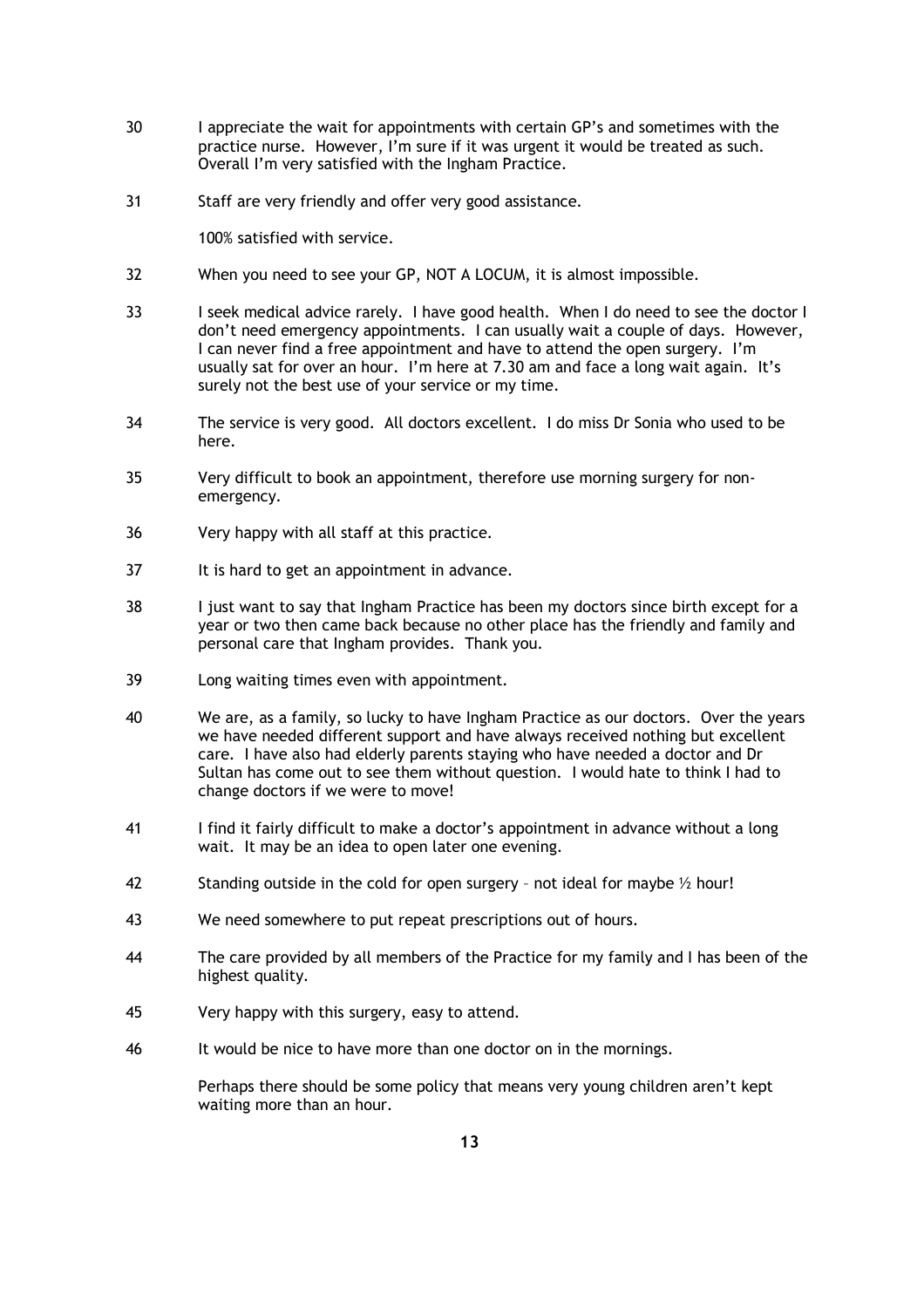- 47 This is one of the best doctors I have been to and will make appointments. I know it hard to see everyone. Am from Scampton and will not go back to anywhere else. Thank you for all you do. Keep you all the good work.
- 48 Very long waiting times to see GP even with an appointment.
- 49 Closure on a Thursday afternoon can make things difficult.
- 50 Whilst the open surgery is a great facility, the waiting time can be extreme. Perhaps extra GPs would help or the allowance for an individual to be allowed to register and then head home until receiving a text 20 minutes prior to likely time to see GP.

There can be a very long lead time to get a doctor's appointment.

- 51 Very pleased with Ingham doctors. The best service I could wish for.
- 52 No Thursday afternoon or late Wednesday appointments.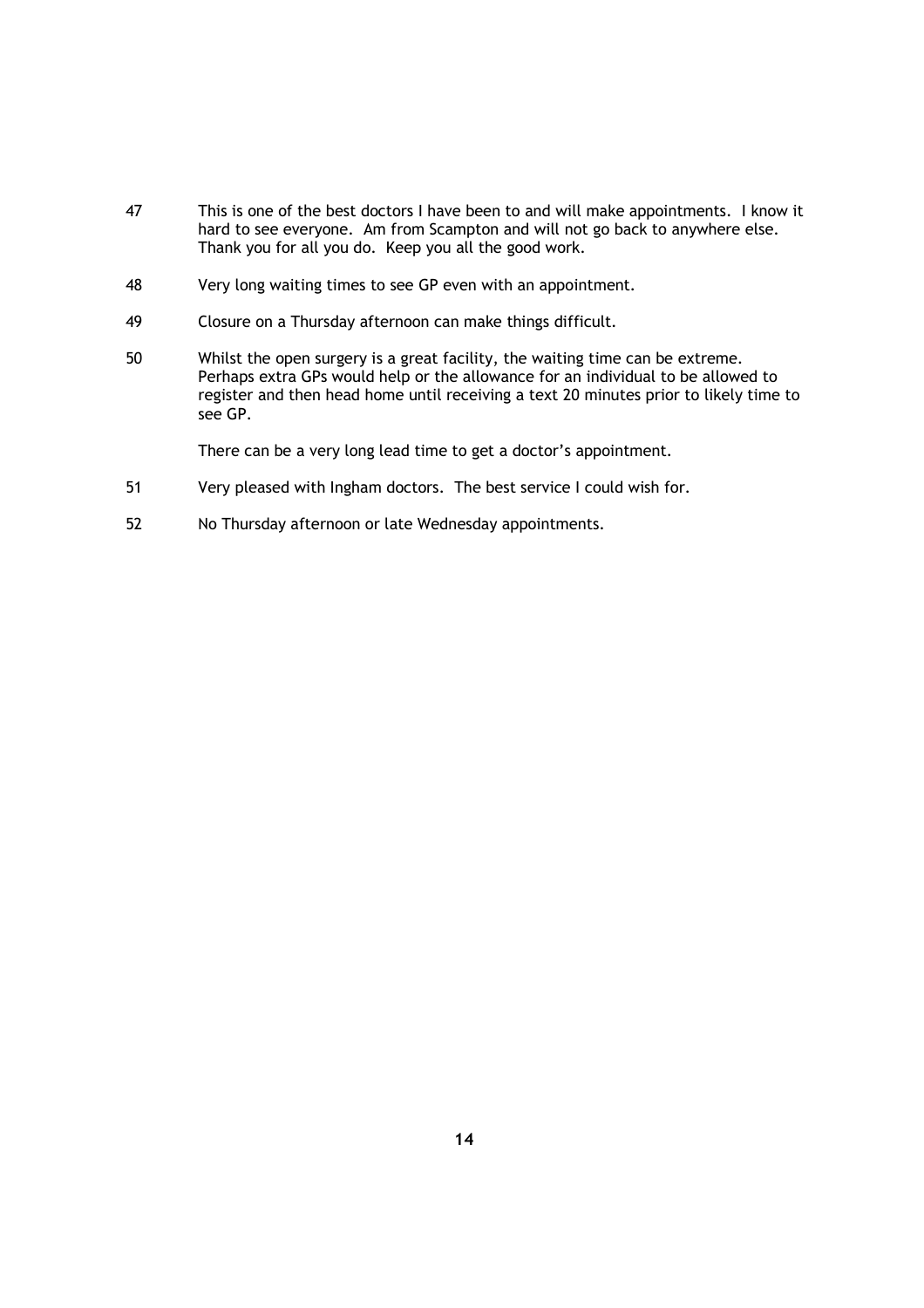Appendix A

#### Patient Satisfaction Survey 2014/15

#### Methodology

Following agreement of members of the Ingham Patient Participation Group (IPPG), the Practice undertook a patient survey for the year 2014-2015 in September/October 2014, using the following approach:

- The survey questions were discussed and agreed by all members of the IPPG and the Practice team. The survey is no longer a requirement of the Direct Enhanced Service but the Ingham Practice and the Patient Group decided that it is good practice to continue with a patient survey. It is important for the Practice to have feedback from patients which in turn supports the Practice to implement any changes and improve services. The Practice is mindful of patients' needs and endeavours to meet their expectations. The survey gives patients an opportunity to raise any issues and make suggestions.
- The survey was handed out to patients on arrival by all receptionists during the week commencing 29 September 2014 which coincided with open flu clinics. This enabled the Practice to target a group of patients who rarely attend the Practice. The patients were asked to complete all questions after their consultation and on-site if possible. Patients were provided with an envelope in which to seal their completed survey. A cardboard box was placed on the reception desk for patients to place their sealed envelopes in.
- The Practice list size is between 3,000 and 4,000 patients. Therefore, the number of questionnaires provided for this survey was 130. The requirement for the purpose of the Patient Participation Directed Enhanced Service is 2% of the practice population. It was decided by the Practice Team to maintain this number.
- All the questionnaires were handed out to patients on arrival on an ad hoc basis.
- The box was emptied at the end of each day and the completed surveys were placed in an envelope in the Practice Manager's office.
- All sealed envelopes were opened by management team members at a meeting the following week. The results were collated and a draft document prepared for analysis at the next patient meeting on 19 January 2015.
- On 19 January 2015 the draft survey report was discussed with the IPPG group and an Action Plan was produced to implement any required changes.
- The survey was discussed at a meeting of the full Practice Team on 30 January 2015 and staff suggestions were taken into consideration to finalise the Action Plan.

The results of this survey are uploaded to the Ingham Practice website and displayed in the waiting room.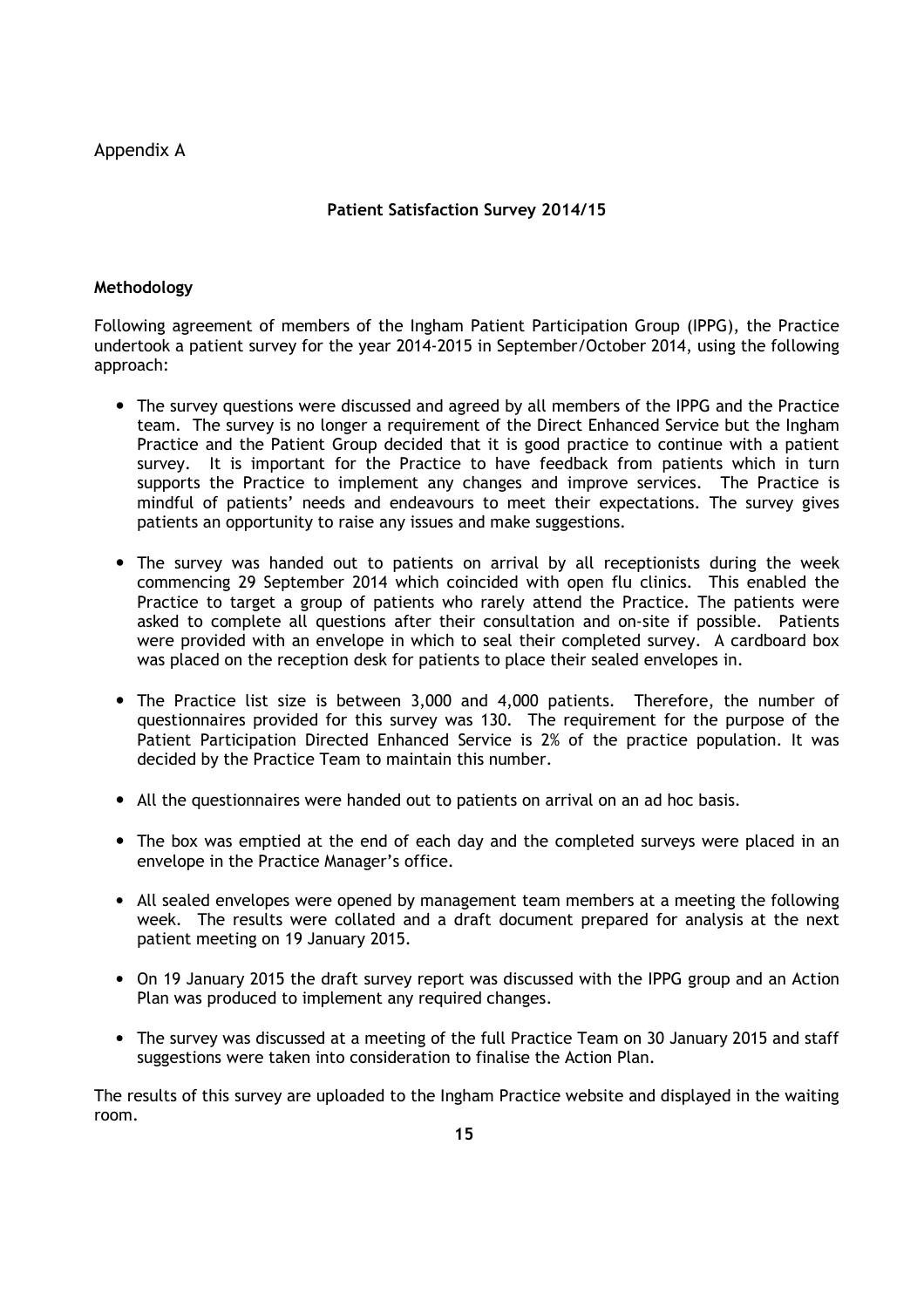Appendix B



#### Dr M M Sultan and Dr G Atkin The Ingham Practice, Lincoln Road, Ingham, LINCOLN LN1 2XF Telephone: (01522) 730269 Fax: (01522) 730192 www.theinghampractice.co.uk

Dear Patient

#### **The Ingham Practice Annual Patient Survey 2014/2015**

The Practice would be grateful if you would complete this survey by answering ALL of the following questions.

#### **Patients are NOT identified on the survey form and all information received will be treated anonymously.**

This survey was agreed by the Ingham Practice Patient Group (IPPG). The aim of the survey is to gain the views of our patients regarding the services we currently provide.

The results of the survey will be analysed by the IPPG and the Practice, following which an action plan will be drawn up to address any changes/improvements which can be made. The final report will be available to view on the Practice website and also within the Practice.

Your response to the following questions will provide us with general information about the range of patients who have participated in this survey. Be assured, no one at the practice will be able to identify your personal responses.

#### **Please tick as appropriate.**

How old are you, in years?

Are you ? The Male Male Male Remale Number of Male

| How many years<br>have you been<br>attending this<br>practice? | Less than 5 years $\Box$ | 5-10 years $\Box$ | More than 10 years $\square$ |
|----------------------------------------------------------------|--------------------------|-------------------|------------------------------|
|----------------------------------------------------------------|--------------------------|-------------------|------------------------------|

Cont…/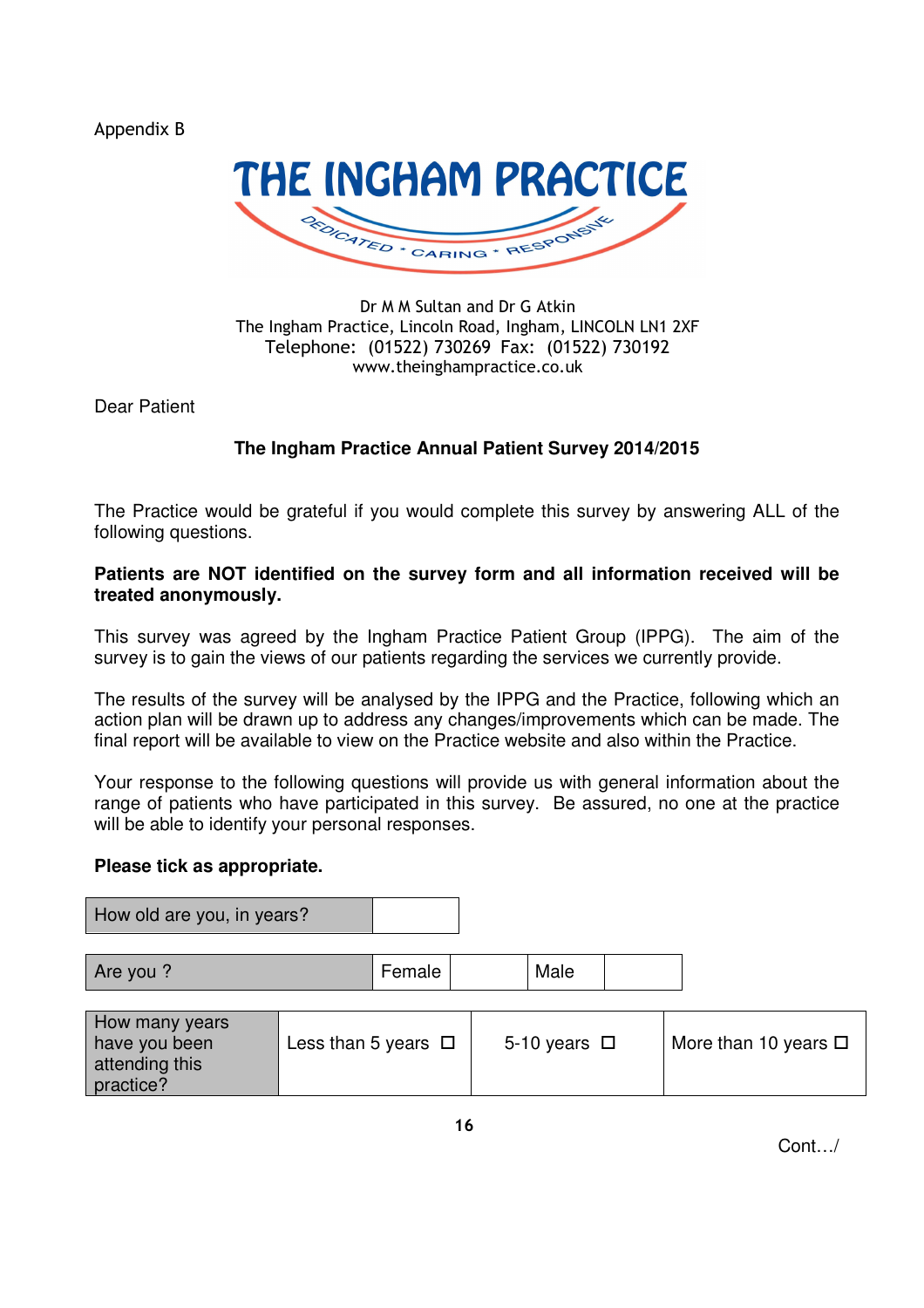#### **The Ingham Practice Annual Patient Survey 2014/2015**

**On a scale of 1 – 5 (5= excellent, 4= very good, 3= good, 2= average, 1= poor), please rate the following questions by circling your answer. Please also circle if Not Applicable (N/A).** 

1. At your most recent visit to the Practice were you treated with respect and consideration by the GPs and staff?

| GP                    | 2                   | 3            | $\overline{4}$ | 5  | N/A |
|-----------------------|---------------------|--------------|----------------|----|-----|
| <b>Practice Nurse</b> | $1 \quad 2 \quad 3$ |              | $\overline{4}$ | 5  | N/A |
| Reception             |                     | $2 \quad 3$  | $\overline{4}$ | 5  | N/A |
| Dispensary            | 2                   | $\mathbf{3}$ | $\overline{4}$ | 5. | N/A |

2. Are you satisfied with the current opening hours of the Practice?

Opening Hours 1 2 3 4 5 N/A

3. How easy is it to make an appointment in advance with the following healthcare professionals?

| GP                    |  |  | 1 2 3 4 5 N/A |
|-----------------------|--|--|---------------|
| <b>Practice Nurse</b> |  |  | 1 2 3 4 5 N/A |

4. Are you aware of the following additional services provided at the Surgery even if you do not use them?

#### **Please tick all that apply**

| $\bullet$ | Dispensary                                    |  |
|-----------|-----------------------------------------------|--|
| $\bullet$ | <b>Cryotherapy Clinic</b>                     |  |
| $\bullet$ | Minor Surgery                                 |  |
| $\bullet$ | NHS Health Check                              |  |
| $\bullet$ | <b>Physiotherapy Clinic</b>                   |  |
| $\bullet$ | Chlamydia Screening                           |  |
| $\bullet$ | <b>Family Planning Service</b>                |  |
| $\bullet$ | <b>Pulmonary Rehabilitation Review (COPD)</b> |  |
|           | 17                                            |  |